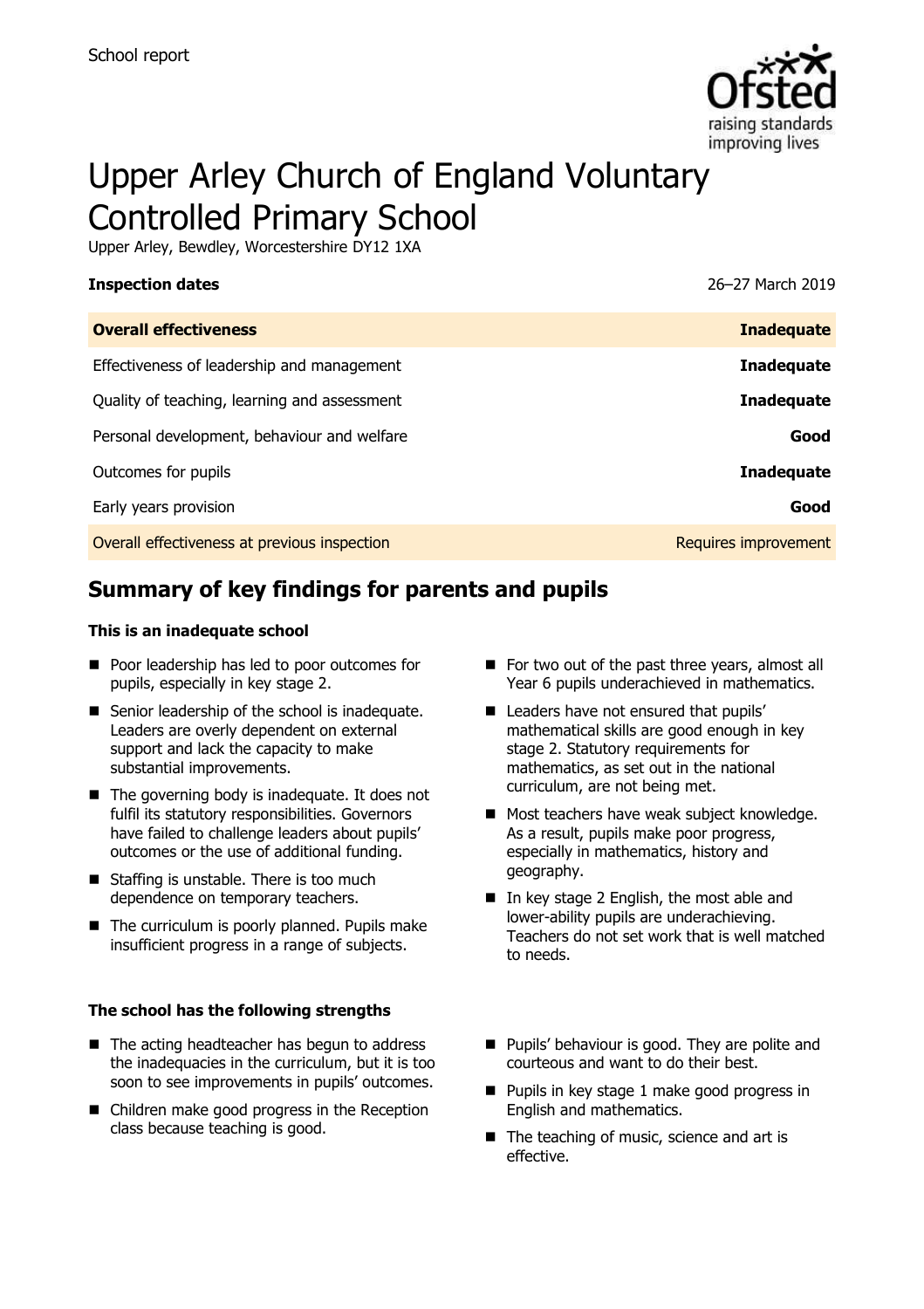

# **Full report**

In accordance with section 44(1) of the Education Act 2005, Her Majesty's Chief Inspector is of the opinion that this school requires special measures because it is failing to give its pupils an acceptable standard of education and the persons responsible for leading, managing or governing the school are not demonstrating the capacity to secure the necessary improvement in the school.

### **What does the school need to do to improve further?**

- Improve the quality of leadership and management, by making sure that governors:
	- fulfil their statutory responsibilities
	- plan strategically for the school's development and evaluate the impact of their actions on pupils' outcomes
	- secure stable and sustainable senior leadership and staffing arrangements
	- monitor the impact of the school's use of the pupil premium funding on outcomes for disadvantaged pupils.
- Significantly improve the quality of the senior leadership and the management of the school, so that:
	- the school fulfils all requirements of the national curriculum
	- the quality of teaching improves substantially and leads to good progress for pupils in all subjects and year groups, particularly in key stage 2
	- leaders have an accurate view of pupils' progress that is shared by governors
	- disadvantaged pupils benefit from the pupil premium funding.
- Substantially improve the quality of teaching, learning and assessment, by making sure that:
	- teachers have the knowledge they need to teach the national curriculum
	- teachers in key stage 2 use the school's assessment policy consistently and effectively
	- all teachers, including those who teach mixed-age classes in key stage 2, are skilled in planning for progression in pupils' knowledge
	- teachers use resources effectively to support pupils' learning.
- $\blacksquare$  Improve outcomes for pupils, by making sure that:
	- pupils in Years 5 and 6 have a secure and deep understanding mathematics appropriate to their ages
	- disadvantaged pupils and pupils with special educational needs and/or disabilities (SEND) make good progress in a wide range of subjects
	- the highest and lowest prior-attaining pupils in key stage 2 English develop appropriate skills according to their ability
	- pupils learn about history and geography and develop knowledge and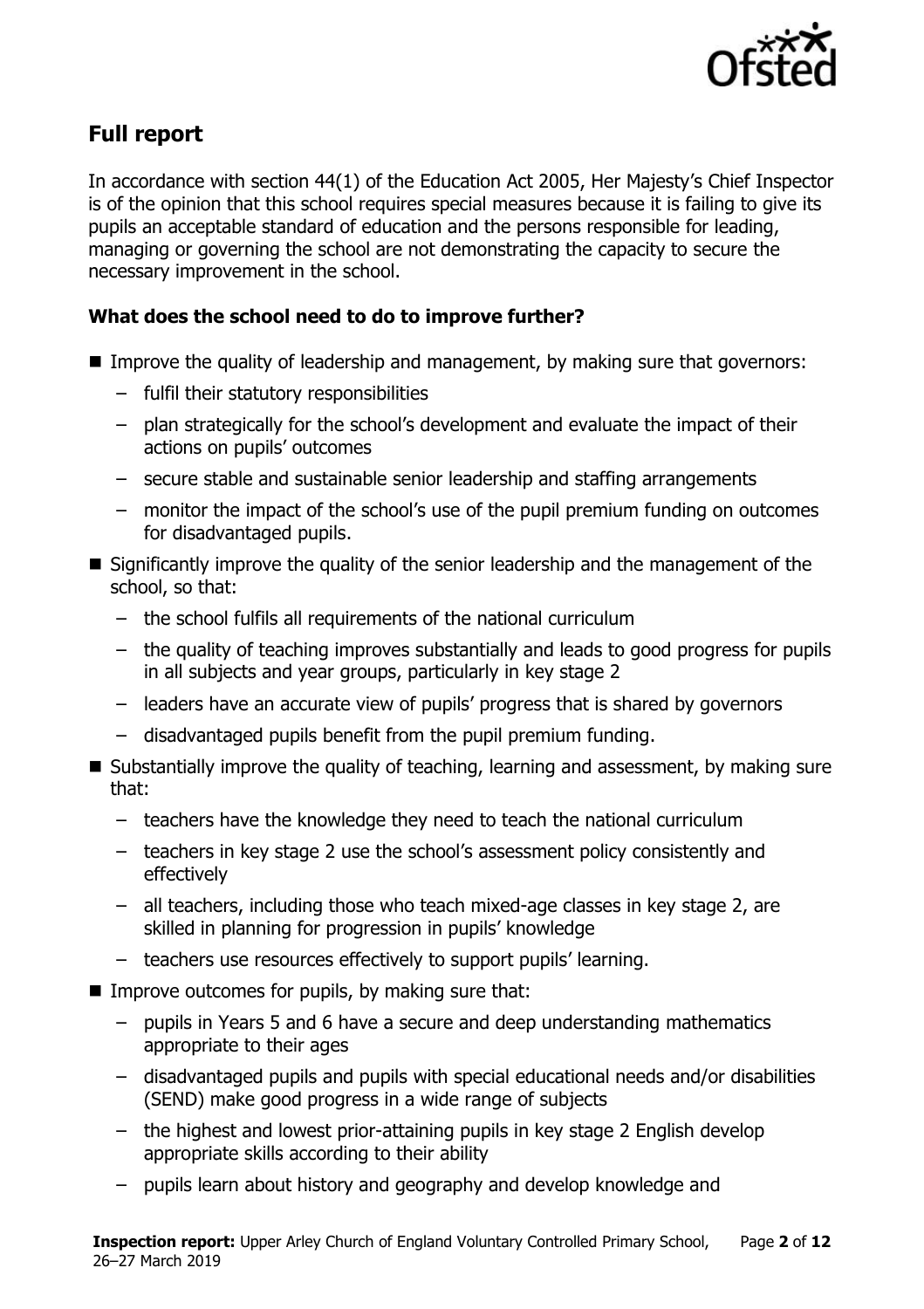

understanding of these subjects.

An external review of governance should be undertaken in order to assess how this aspect of leadership and management may be improved.

An external review of the school's use of the pupil premium funding should be undertaken in order to assess how this aspect of leadership and management may be improved.

The school should not appoint newly qualified teachers to classes in key stage 2.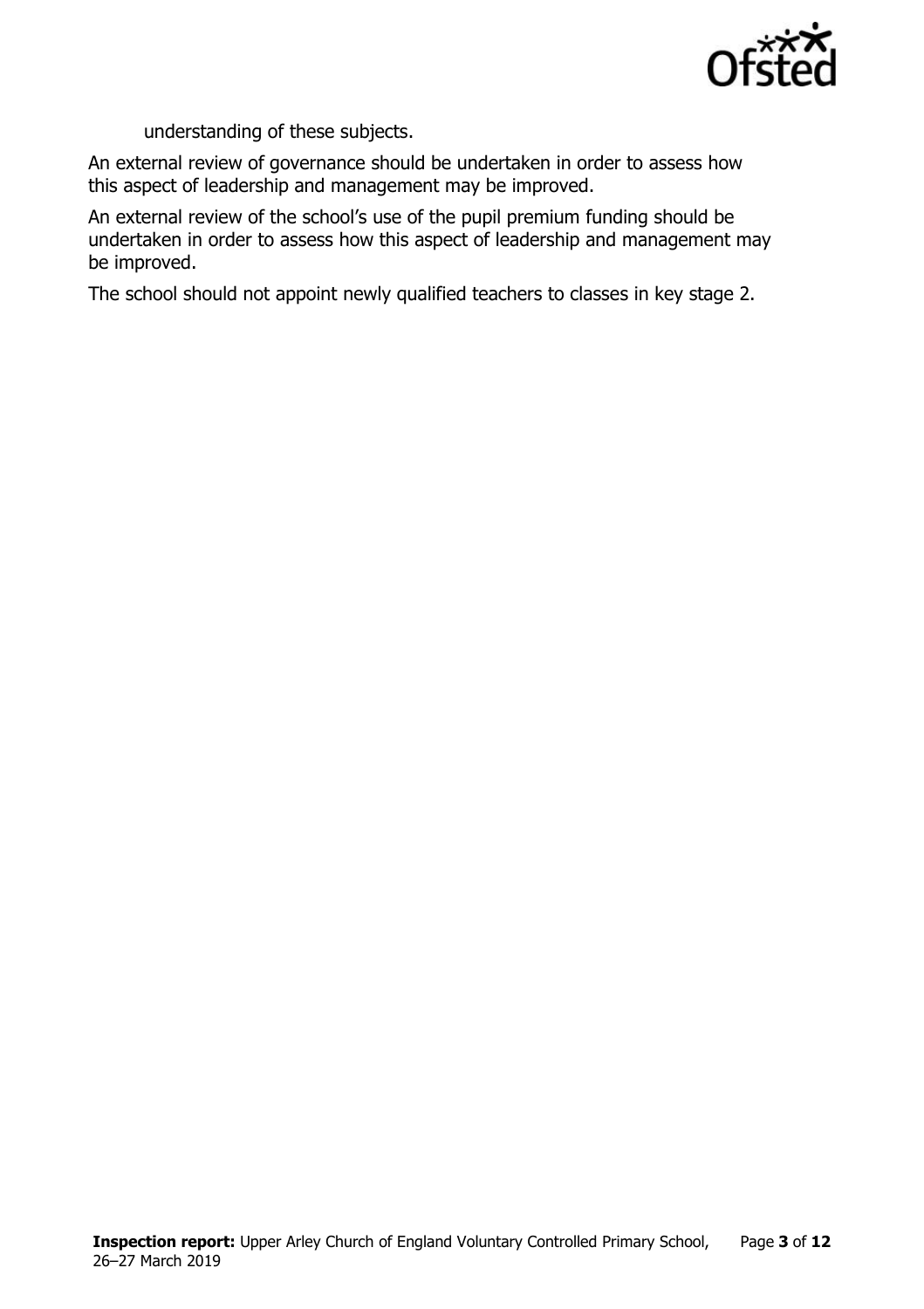

# **Inspection judgements**

#### **Effectiveness of leadership and management Inadequate**

- The school is in decline. Leadership has been ineffective for too long. There have been insufficient improvements since the last inspection. Leaders and governors are almost wholly dependent on local authority and diocesan support and lack the capacity to make further substantial improvements.
- Crucial aspects of the national curriculum are not being taught well enough, in particular in key stage 2 mathematics and humanities subjects. This means that pupils are not well enough prepared for the next stage of their education.
- **Pupils have been let down. Too many have not made good progress. National** assessments in 2018 showed that in mathematics in key stage 2, almost all pupils made poor progress.
- Planning is weak and incoherent. Leaders' self-evaluation is poor and sometimes inaccurate.
- The school is without substantive leadership and the governing body's plans to address this are at variance with those of the local authority and the diocese.
- Leaders' plans for the use of the pupil premium funding and the evaluation of its effectiveness are weak. Leaders did not publish an evaluation of last year's pupil premium funding as they are required to do. Similarly, there is no clear plan for the additional funding received by the school for primary school physical education (PE) and sport. This spending has also not been adequately evaluated or published as required.
- School development plans do not make any specific reference to actions that will be undertaken to improve outcomes for disadvantaged pupils. As a result, it is impossible for leaders to evaluate what is being done. The school's self-evaluation makes no mention of disadvantaged pupils, many of whom make poor progress, especially in mathematics, in key stage 2.
- The quality of teaching overall is inadequate and there is an over-reliance on temporary staff, most of whom lack the breadth of subject knowledge to provide adequate coverage of the curriculum, especially in key stage 2.
- Parents and carers have mixed views about the school. While there is a range of supportive comments on Ofsted's online questionnaire, Parent View, there are also a number of well-justified troubling concerns. For example, some parents expressed worries about their children's progress, the quality of teaching and the way in which the curriculum has been covered. Typical comments included: 'My son is bored, fed up with doing work he did two years earlier and now he is repeating it again,'; 'My child is well behind the level that is expected in many areas. Even basic things that he should have known for years are not embedded. I feel like my child has been badly let down by this school.' Typical positive comments included: 'It is a warm and caring environment in which the children begin their school life,' and, 'My children have always felt happy and safe here and being such a small school we all feel like a family.'
- The curriculum is poorly planned, particularly for mixed-year classes in key stage 2, where there is inadequate progression from one year to another. Pupils are too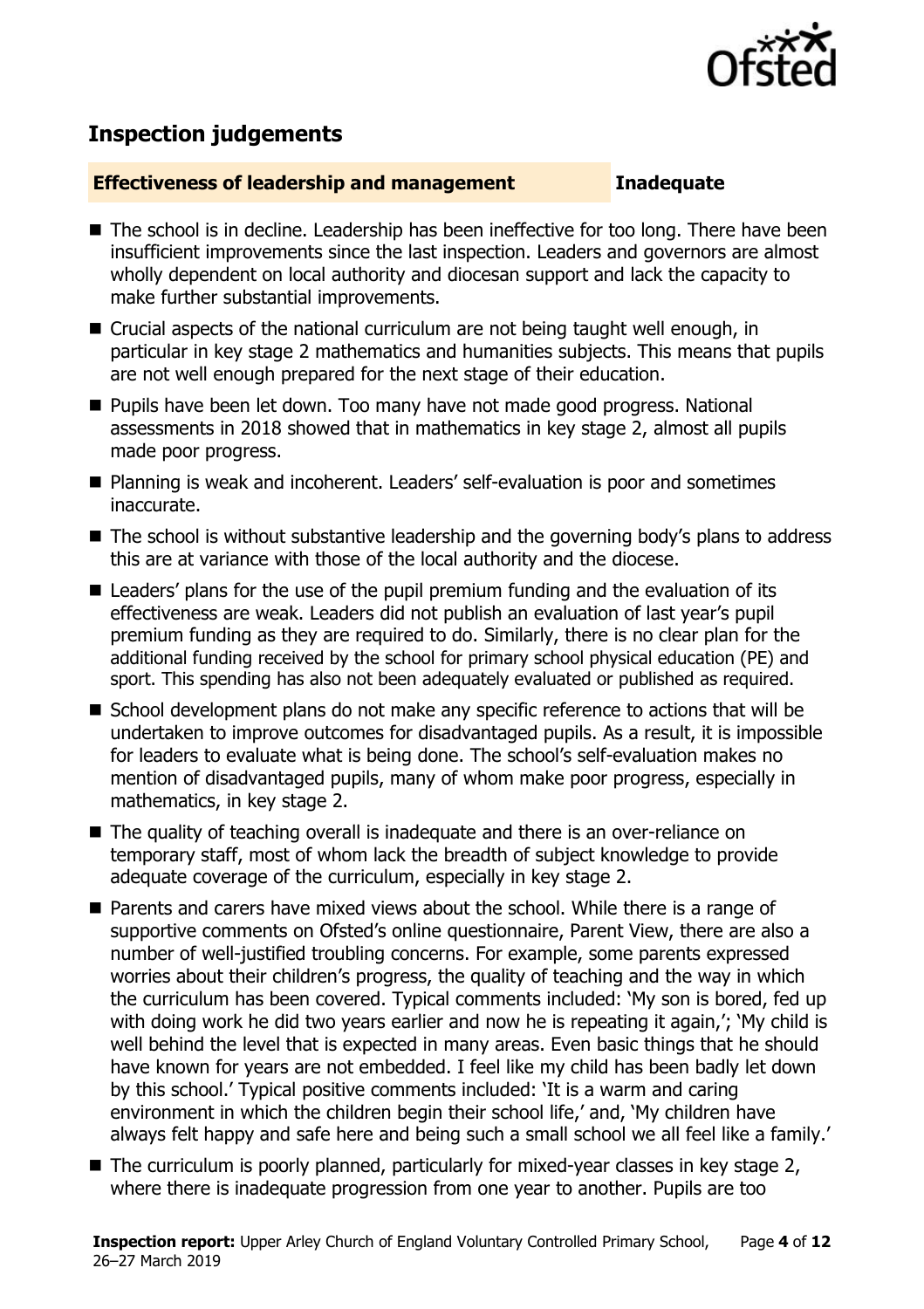

frequently set the same work and level of challenge regardless of their age, which results in poor progress in mathematics and humanities. Pupils are making better progress in writing in Year 6, but insufficient challenge for the most able or support for the least able means they are not doing as well as they should.

- **Pupils with SEND are not supported well enough, especially in English and mathematics** in key stage 2.
- **Pupils in key stage 1 make stronger progress than those in key stage 2. However,** because of the weaker teaching in key stage 2, this progress is not built on.
- The acting headteacher and the acting senior leader have put much-needed energy into their temporary leadership of the school since their appointment in September. However, they have struggled against a background of staffing instability and a lack of support from the governing body. Their work with the teachers of Years 1 and 2 has led to better pupils' outcomes.
- The leadership of science, music and art is better than in other subjects. Pupils enjoy singing and taking part in public music concerts. Pupils' artwork is often of good quality and pupils' attainment in science in 2018 was above the national average.

#### **Governance of the school**

- Governance is inadequate. The governing body's strategic planning is weak, and it is currently dependent on external support from the local authority and diocese. Its plan for the school's future is at variance with that of the local authority and diocese.
- Governors have not fulfilled their statutory responsibilities. For example, they have failed to complete a review of the spending of the pupil premium funding that should be published to parents. They have not been effective in ensuring that leaders reverse the decline in standards of mathematics teaching in key stage 2. They have not been able to appoint either substantive leaders or teachers with good subject knowledge. As a result, too much pressure has been put on acting leaders, which has diminished their effectiveness.
- Governors' poor systems of evaluation mean that they have little understanding of the difference that the pupil premium and PE and sport premium funding has made to pupils' outcomes.
- At the previous inspection, governors were required to arrange a review of their work and devise a plan for improvement. Almost none of the actions they agreed in this plan has come about. The plan has no accurate measurable targets for improvement and does not made clear how governors' development should be monitored and evaluated. The school's self-evaluation does not evaluate the effectiveness of the steps taken to improve governance and those needed for further improvement.
- Governors have not monitored the way in which leaders make sure that the different needs of pupils in mixed-age classes in key stage 2 are met.
- Governors have ensured that the school is safe and that the school's systems for checking and vetting staff before employment are effective.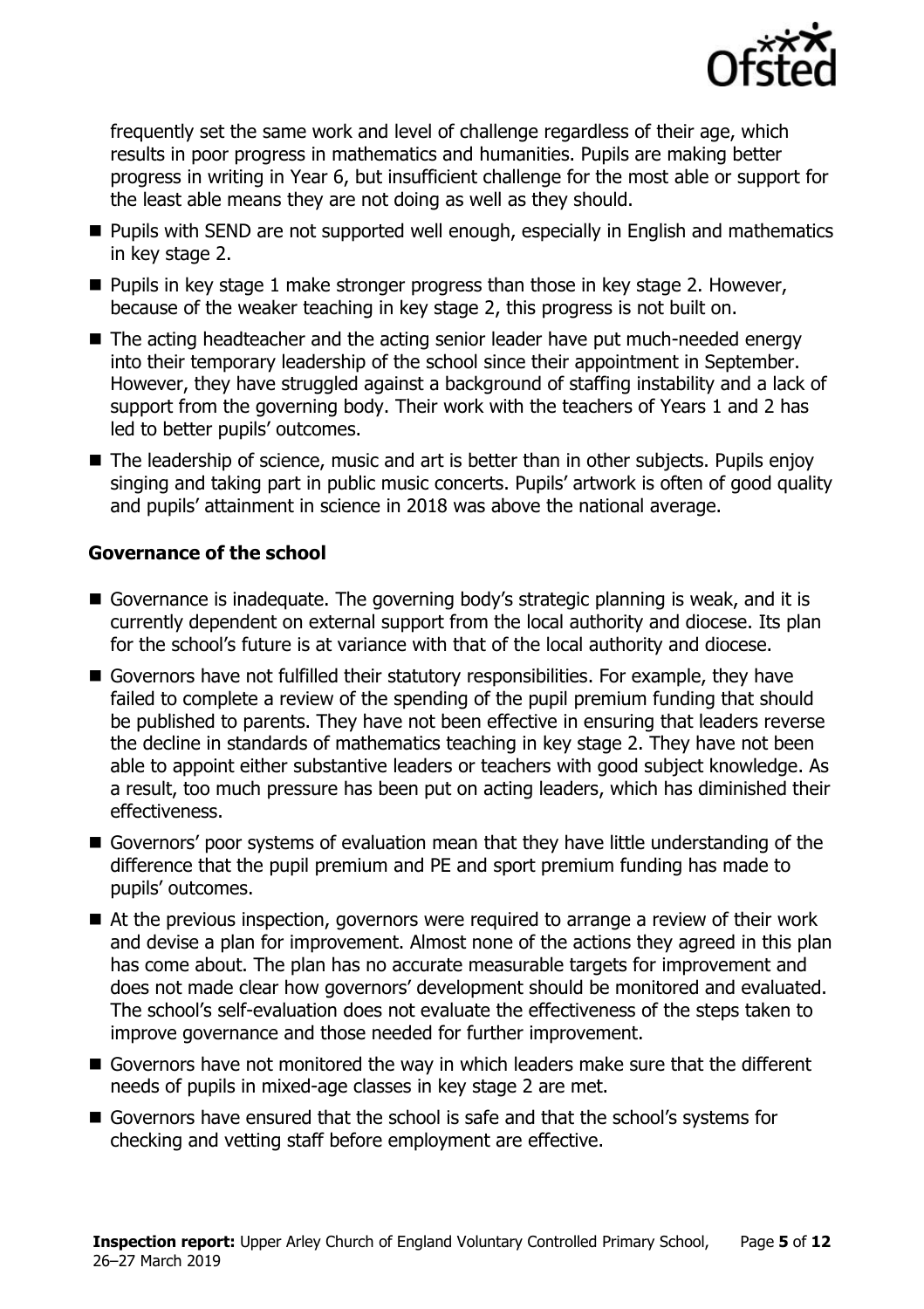

### **Safeguarding**

- The arrangements for safeguarding are effective.
- $\blacksquare$  New and temporary staff receive effective safeguarding training that ensures that they understand and are able to put into practice the school's policies.
- There are effective systems for checking and vetting staff prior to appointment and to ensure that supply agencies used by the school meet their obligations to check and train staff.
- The acting headteacher and the acting senior leader are committed to the welfare and safety of their pupils. A case study examined during the inspection showed that leaders engage effectively with local authority agencies, parents and families to keep pupils safe.
- **Pupils know how to keep safe. They learn how to stay safe online. They say that there** is no bullying in the school and that they know what to do if they have concerns about their welfare. They have respect for people different from themselves.

#### **Quality of teaching, learning and assessment Inadequate**

- The quality of teaching across the school is variable. It is especially weak in key stage 2, particularly in mathematics. As a result, pupils underachieve in mathematics.
- Planning is weak in key stage 2. Teachers of the mixed-year classes are unsure how to plan effectively. They are dependent on external and leadership support to help them plan, teach and assess their lessons.
- There is insufficient challenge for pupils. Too many lessons are uninteresting for pupils and lead to poor progress. Teachers do not know how to use resources well enough to engage pupils' attention. This means, for example, that too frequently, pupils show little interest in finding out about historic events or the world around them.
- Across key stages 1 and 2, the teaching of geography and history is inadequate. Teachers do not have in place planning or assessment arrangements for these subjects that meet pupils' needs or the requirements of the national curriculum.
- Too many teachers lack the depth of subject knowledge required to plan and teach challenging and interesting lessons. They are eager to accept help and want to do the best they can for their pupils. While they know how to manage their classes, lessons are often uninteresting and keep pupils occupied rather than providing them with deep and secure learning. In key stage 2, pupils often start work in their books, complete a brief amount and then stop. Teachers in their assessment feedback do not challenge this.
- Assessment in key stage 2 is ineffective. Information about what pupils know, understand and can do is not well understood or used by teachers.
- Teaching in Years 1 and 2 and in Reception Year is effective, well planned and assessed. The relationship between Reception Year and key stage 1 is strong, and teachers use this to plan effectively. Key stage 1 teaching helps pupils make strong progress. Teachers are skilled at helping pupils sustain their interest in most subjects,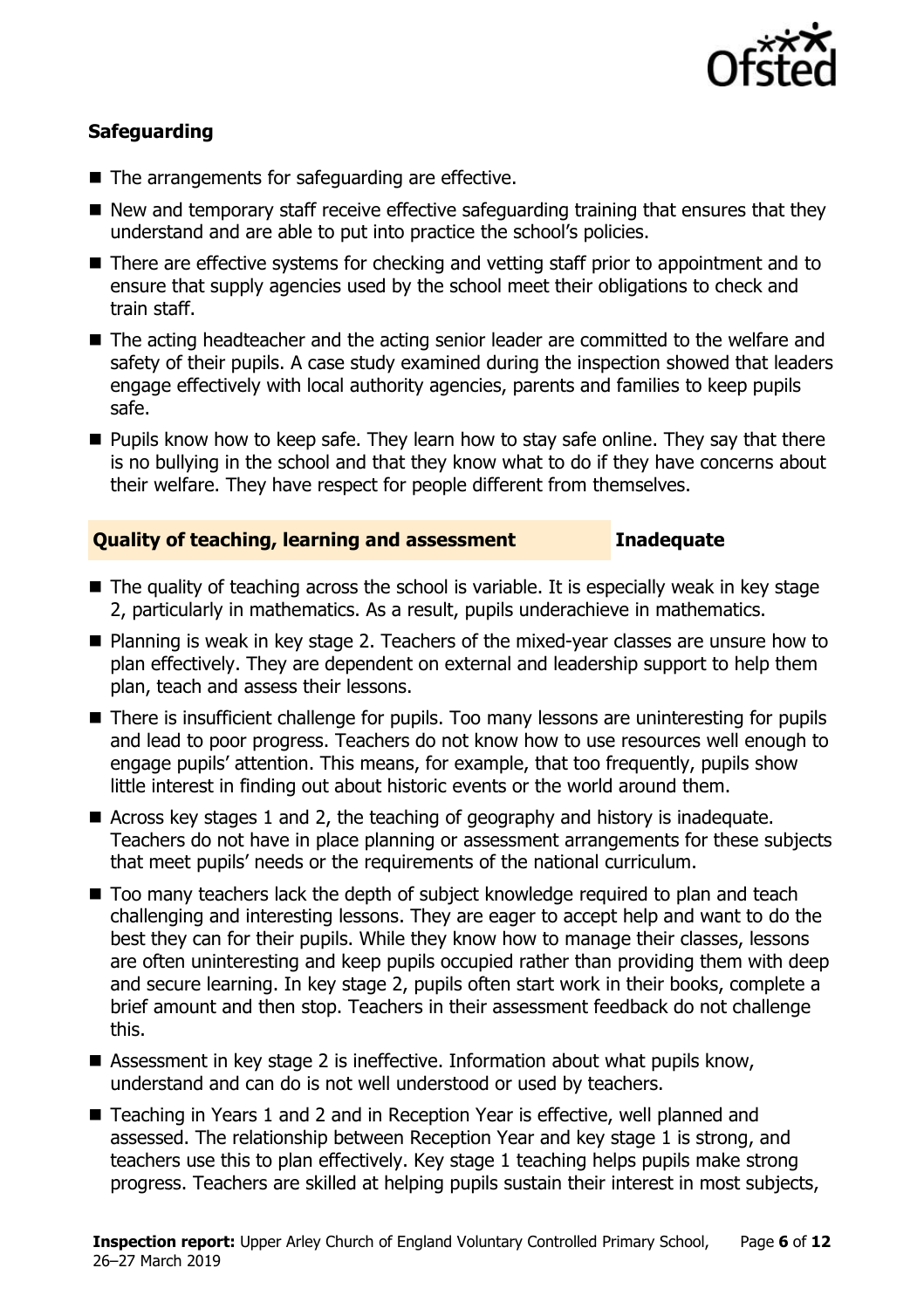

especially English, mathematics and science. However, the teaching of humanities subjects is weak in Years 1 and 2.

- The teaching of science, music and art is effective in both key stages. Pupils are interested in these subjects and so make effective progress. For example, pupils enjoy taking part in extra-curricular science activities, such as their visits to the Wyre Forest. Through activities such as this, pupils gain a secure understanding of, for instance, how living things grow and how important it is to care for their environment.
- Teaching assistants are well trained and highly professional, and provide a stable and secure point of reference for pupils.

#### **Personal development, behaviour and welfare Good**

#### **Personal development and welfare**

- The school's work to promote pupils' personal development and welfare is good.
- Care for pupils' welfare is at the heart of teachers' management of pupils' personal development. Pupils are respectful of others, and as one pupil said, 'We look after each other.'
- Pupils' spiritual, moral, social and cultural work gives them an interest in other faiths and life in modern Britain. Pupils described a school visit to a mosque and how much this interested them. Staff make sure that pupils understand and welcome people's differences. Work in pupils' 'learning journey' books shows that they have an interest in how other people think and what they believe.
- **Pupils'** forest school work teaches them to respect their environment. They eagerly take part in lessons in this part of the school.
- Work in books is tidy and well organised. Pupils want to do well, and most are proud of the presentation of their work. However, when teaching does not challenge them, they take less care.
- **Pupils feel safe because staff build their knowledge of what to do if they feel worried.** Staff are skilled at spotting the signs that a pupil may need additional help, and offer high-quality support.
- Pupils understand how to keep healthy through a well-balanced diet and by taking part in physical activity. They enjoy PE and describe accurately how to make sensible choices about what they eat and drink.

### **Behaviour**

- $\blacksquare$  The behaviour of pupils is good.
- **Pupils have positive attitudes to others. They enjoy school, get on well with each other** and pay attention to their teachers. In lessons, pupils are polite and attentive. They work well when in groups and concentrate appropriately unless teaching does not match their abilities.
- **Pupils respect their school and treat displays and learning materials with respect. There**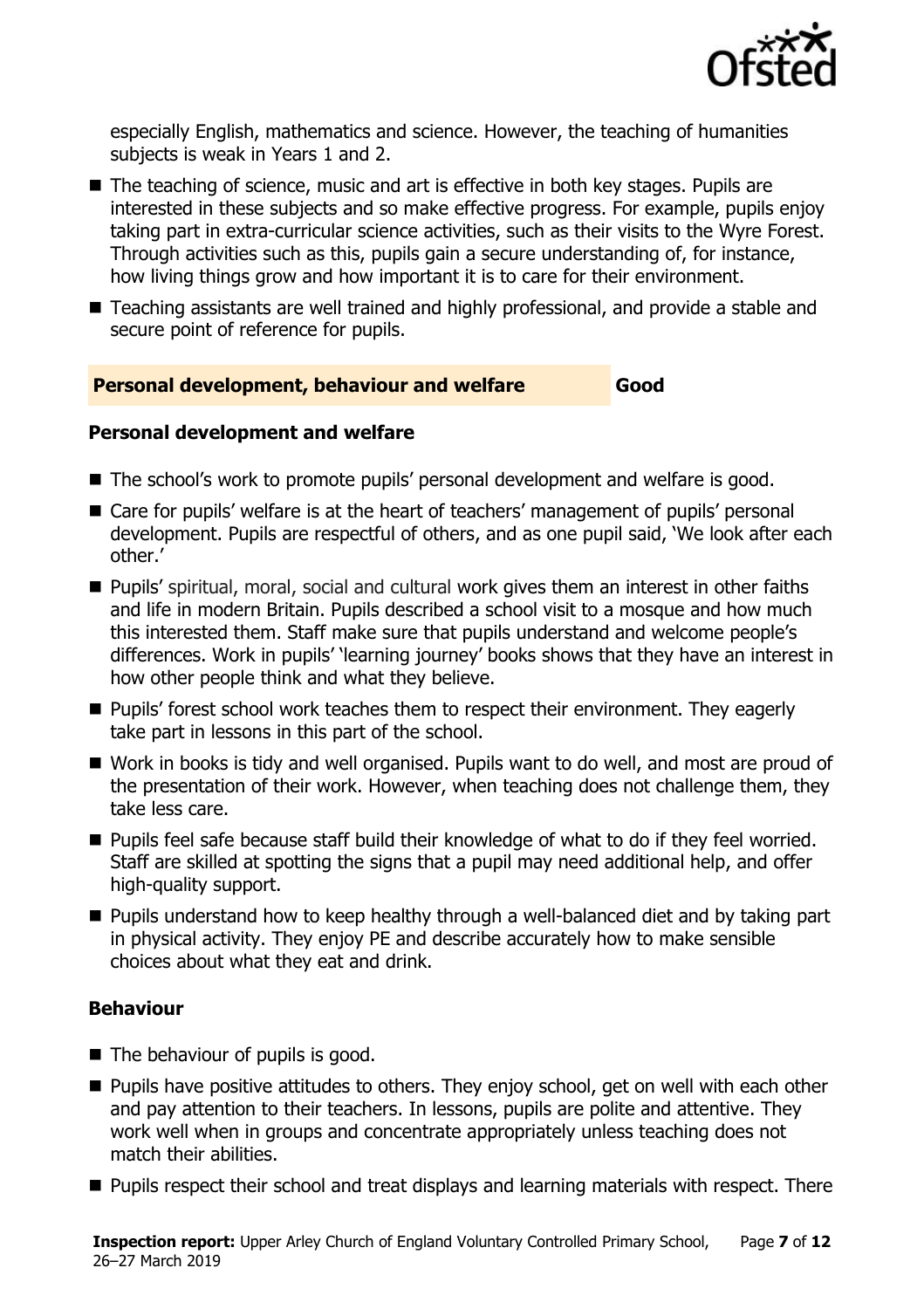

is no litter.

- Around school at lunch- and breaktimes, pupils are polite and courteous. They play well together, respecting each other and the environment.
- When teachers give instructions, for example when pupils are coming into school at the start of the day and at the end of breaktimes, pupils respond quickly and sensibly.
- In 2017/18, attendance was too low. There have been significant improvements this year and almost all pupils in key stages 1 and 2 attend regularly. During the inspection, all pupils on roll were in attendance.

#### **Outcomes for pupils Inadequate**

- **Pupils make inadequate progress, particularly in key stage 2. Mathematics is the** weakest subject and historical underachievement is not being improved quickly enough. Pupils' progress is impeded by a poorly planned curriculum and as a result, they are not developing the mathematical skills required by the national curriculum.
- At too many points in the year, pupils in mixed-age classes are doing exactly the same work. This means that pupils are not learning skills or knowledge appropriate for their age or ability. As a result, they are not prepared well enough for the next stage of their education. For example, there is no evidence in Years 5 and 6 that pupils are developing adequate skills in algebra, statistics, ratio, geometry and measurement.
- In key stage 2 English, the curriculum is not taught well enough and pupils do not make enough progress to reach the standards of which they are capable. Pupils are often asked to learn exactly the same skills and knowledge regardless of their age or abilities. Lower-ability pupils in Years 3 and 4 give up and do not complete work. The most able pupils are not developing the skills they need to make good progress in Years 5 and 6.
- Last year, nearly all pupils in Year 6 made poor progress in mathematics. This year, because planning for these pupils in key stage 2 is inadequate, they are too frequently learning knowledge and skills not well matched to their abilities. There is no evidence that the spending of the pupil premium funding is making any difference to relevant pupils' learning.
- **Pupils with SEND follow a curriculum that is not well matched to their abilities or age.** Consequently, most are making weak progress, particularly in mathematics in key stage 2.
- **Pupils make insufficient progress in history and geography across the school. The** curriculum does not allow for any meaningful progression in these subjects by any group of pupils.
- Pupils' progress in writing, reading and mathematics in key stage 1 is strong. For example, pupils achieved well in the phonics screening check. However, poor teaching in humanities subjects weakens the wider key stage 1 curriculum.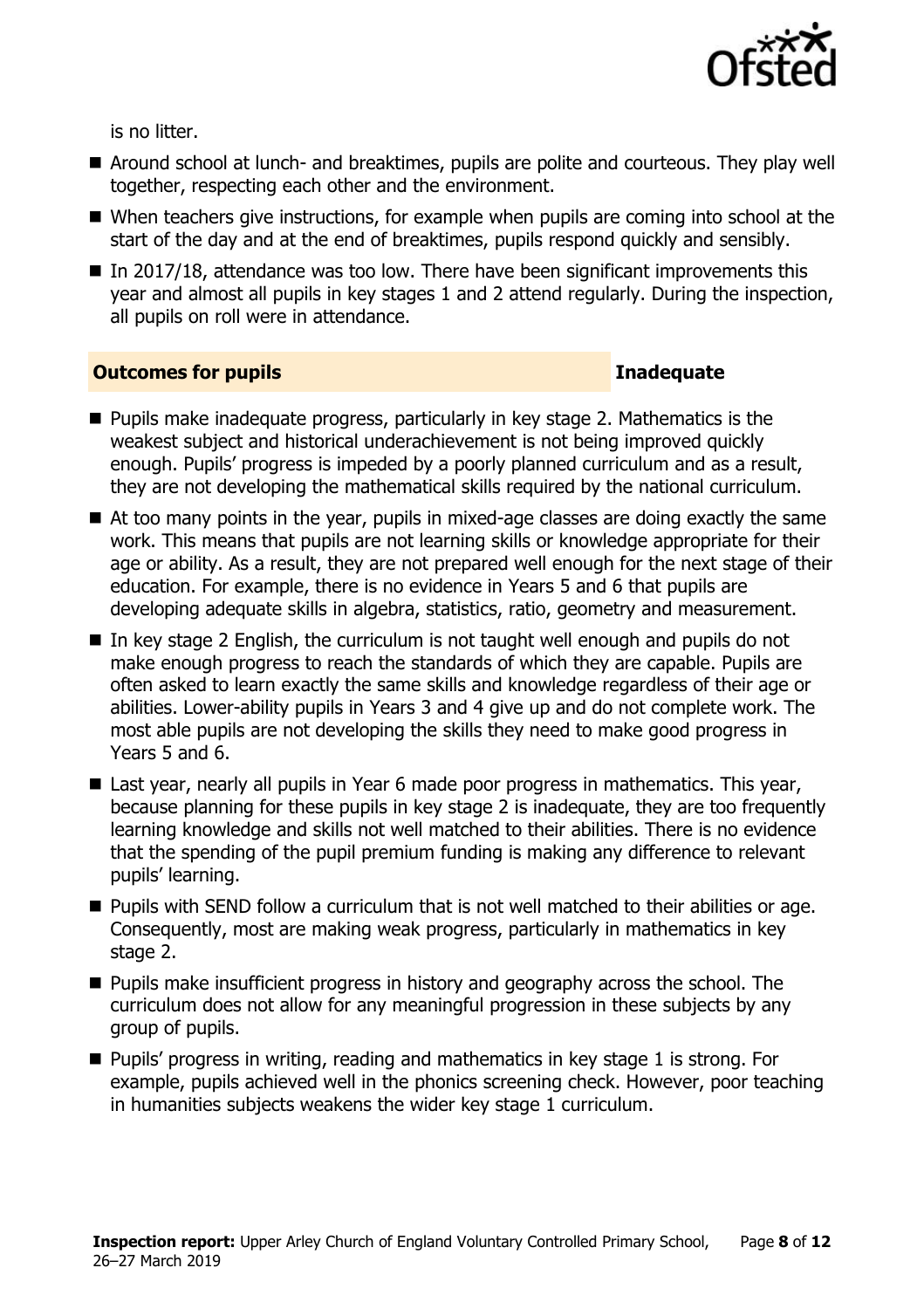

### **Early years provision Good**

- Children make good progress in Reception Year. They enjoy learning and behave well.
- Leaders make accurate assessments of children's abilities on entry to Reception. Teachers use this and other information well, including home learning, evidence of preschool work and their knowledge of children's interests. As a result, children are challenged appropriately and make good progress. Teachers provide well-planned activities that build on what they already know and can do, inside and outside the classroom. Teaching assistants work effectively with children to make sure that they understand what to do and how to improve their work.
- Most children join the school in Reception Year with skills and knowledge above those typical for their age. Teachers build on this through the well-planned curriculum. For example, children form accurate letter shapes and use number effectively. In 2018, all children achieved a good level of development in the national assessments.
- Teachers regularly monitor and check the progress children are making. Learning journals are very well organised and give adults a clear idea of the children's good progress and where they could improve. This is particularly the case in number and writing work. For example, in children's workbooks, the work on 'The Hungry Caterpillar' story stretches children's imagination, as do investigations about caves and how they are formed.
- The well-resourced indoor and outdoor learning environments are stimulating and interesting. This means children find and organise materials easily. Learning areas are secure and safe.
- The teaching of phonics is effective, and children make good progress in recognising and making familiar and unfamiliar letter shapes. Children read with confidence, effort and enthusiasm, knowing how to sound out new words.
- Induction arrangements for children are strong. Leaders make good links with preschool settings and prepare children well for Reception Year. Children are helped to understand the school and to associate sociably with the school's older children. Children cooperate well with each other and adults. Their personal and social skills are developed effectively.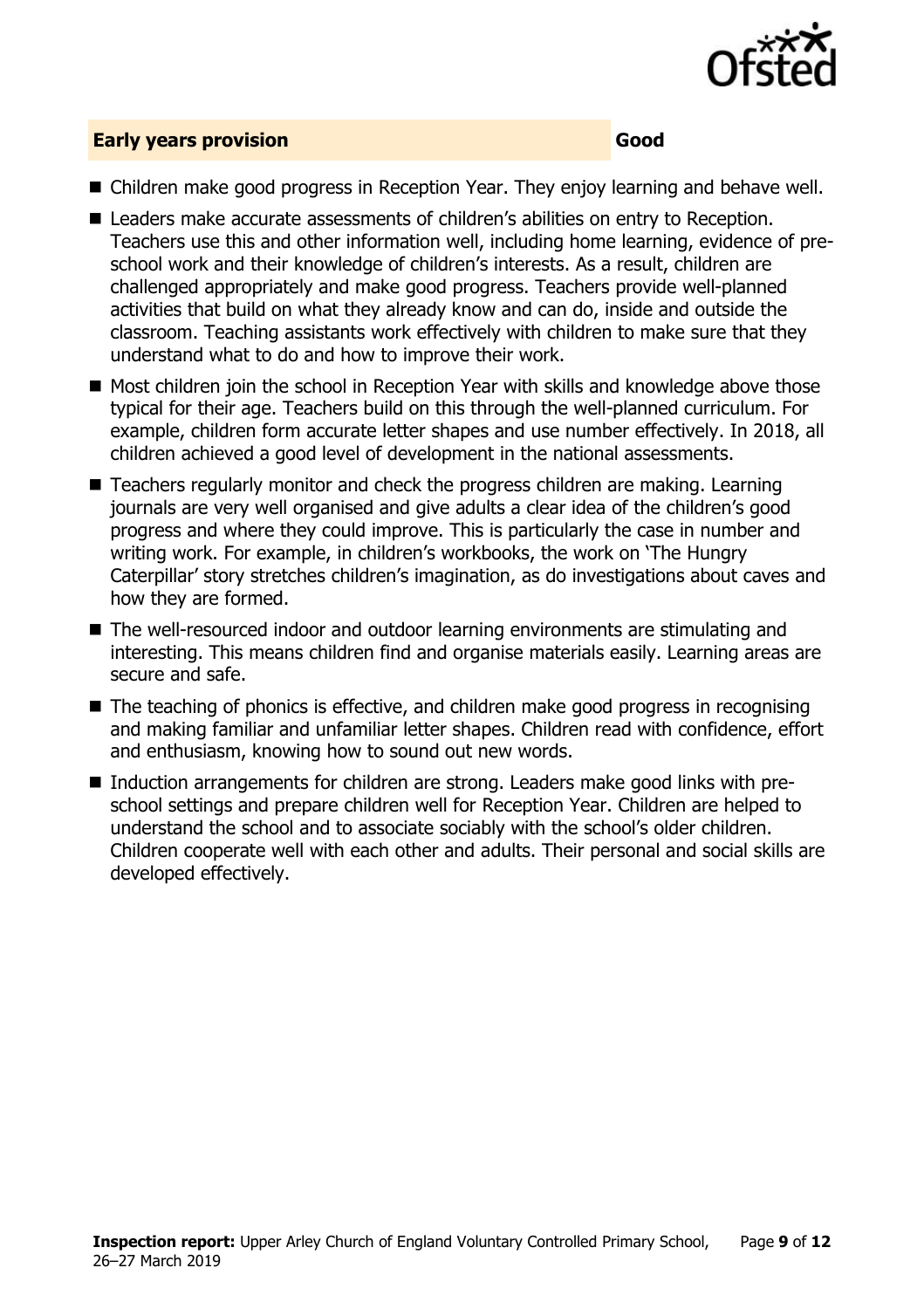

# **School details**

| Unique reference number | 135037         |
|-------------------------|----------------|
| Local authority         | Worcestershire |
| Inspection number       | 10058475       |

This inspection of the school was carried out under section 5 of the Education Act 2005.

| Type of school                      | Primary                        |
|-------------------------------------|--------------------------------|
| School category                     | Voluntary controlled           |
| Age range of pupils                 | 5 to 11                        |
| <b>Gender of pupils</b>             | Mixed                          |
| Number of pupils on the school roll | 64                             |
| Appropriate authority               | The board of governors         |
| Chair                               | Mrs Sue Birch                  |
| <b>Headteacher</b>                  | Mrs Nina Geithner-Hill         |
| Telephone number                    | 01299 861260                   |
| Website                             | www.upperarleyprimary.co.uk    |
| <b>Email address</b>                | office@upperarley.worcs.sch.uk |
| Date of previous inspection         | 4-5 October 2016               |

### **Information about this school**

- The school is considerably smaller than the average-sized primary school. The school does not have a substantive leadership team. The school is a voluntary controlled Church of England school and it had an inspection under section 48 in October 2016.
- Most pupils are of White British ethnicity. There are no pupils who speak English as an additional language.
- $\blacksquare$  The proportion of pupils supported by the pupil premium funding is below average.
- The proportion of pupils with SEND is broadly average.
- Children in early years attend full time and are taught in the single Reception Year class. There are three mixed-age classes: Years 1 and 2, Years 3 and 4 and Years 5 and 6.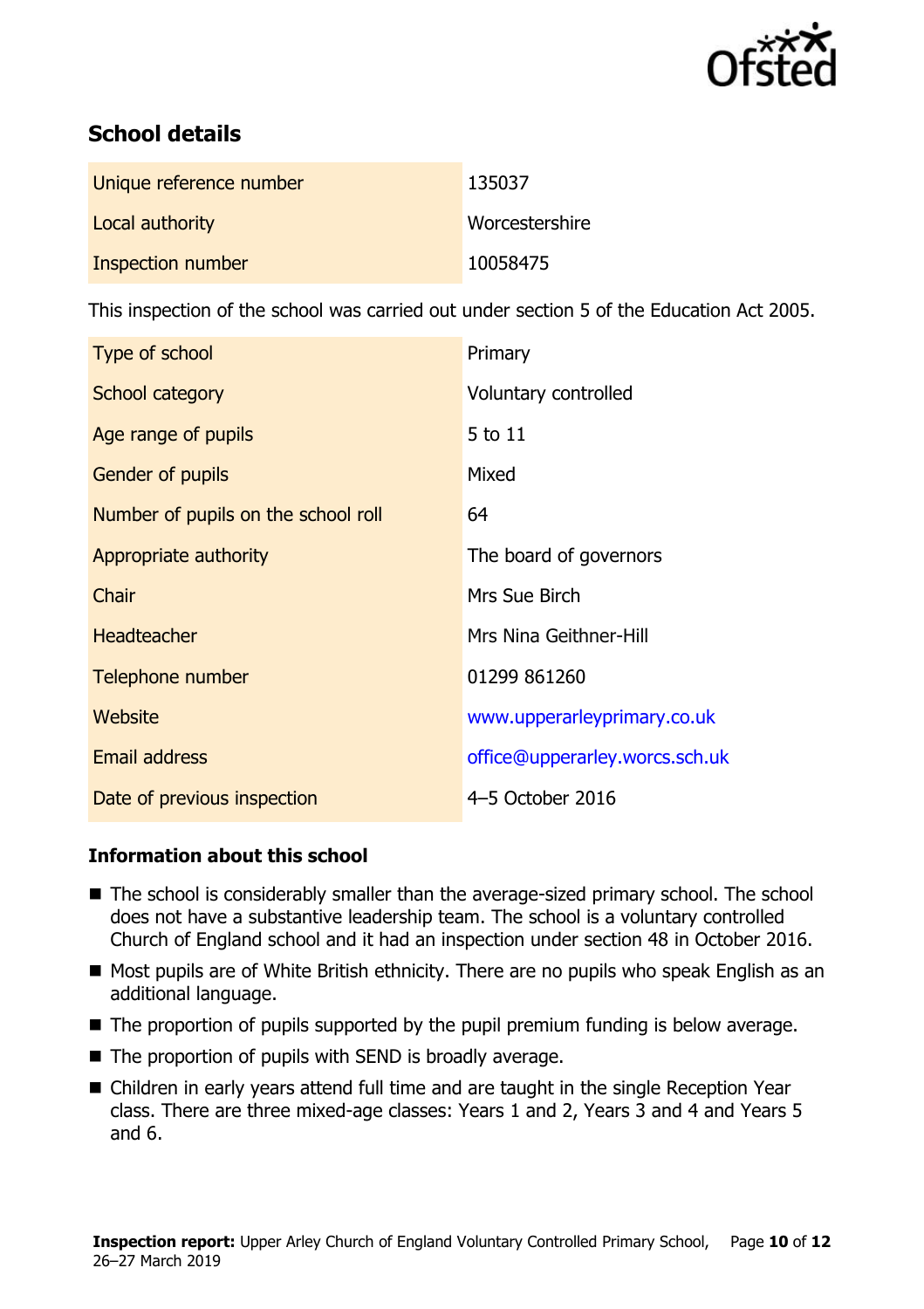

# **Information about this inspection**

- The inspector observed teaching and learning in each class. This included joint visits with senior leaders. He examined a range of pupils' work from across the curriculum.
- The inspector listened to pupils from all year groups read, both individually and as part of classroom activities, and spoke with pupils formally in groups and informally around the school.
- **Pupils' behaviour was observed during lessons, playtime and lunchtime, and when** pupils were moving around the school.
- The inspector spoke with parents at the start of the school day and meetings were held with governors, senior leaders, middle leaders and a representative from the local authority. A telephone discussion with a local authority officer and a representative from the diocese took place. The chair of the governing body was unavailable during the inspection.
- The inspector considered a range of documentation, including the school's evaluation of its own performance and a review of governance. He also examined the systems in place to manage behaviour and attendance.
- Safeguarding documentation was scrutinised, and consideration was given to how this related to daily practice. The inspector spoke with staff and pupils about safeguarding.
- **Information from Ofsted's online questionnaire, Parent View, was taken into account.** There were 42 responses to the parent free-text service. There were no responses to Ofsted's staff questionnaire or to Ofsted's pupil questionnaire.

#### **Inspection team**

Graham Tyrer, lead inspector **Calculate Contact Contact Contact Contact Contact Contact Contact Contact Contact Contact Contact Contact Contact Contact Contact Contact Contact Contact Contact Contact Contact Contact Contac**